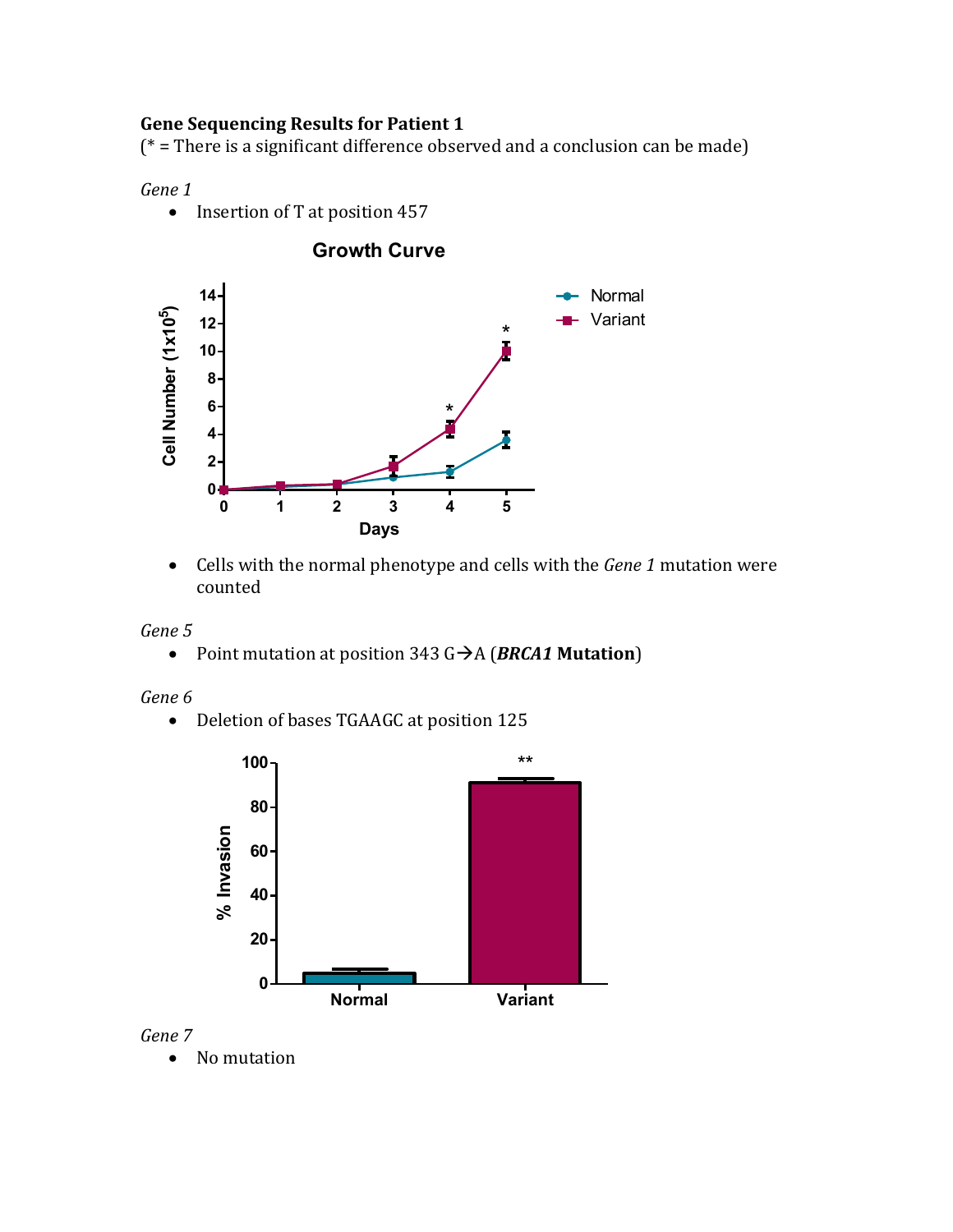#### *Gene 8*

• Point mutation at position 222  $A\rightarrow C$ 



• mRNA expression of the cell cycle protein Cyclin D1 that is regulated by GENE 8

*Gene 10*

• Deletion of a G at position  $14$ **Western Blot of Angiogenesis Marker Protein** 



• A western blot looks at the expression level of a protein of interest. Each lane was loaded with a protein sample from cells with a normal GENE 10 or with the mutated GENE 10 (variant). The level of expression is correlated with the thickness or intensity of the band seen.

*Gene 11*

• No mutation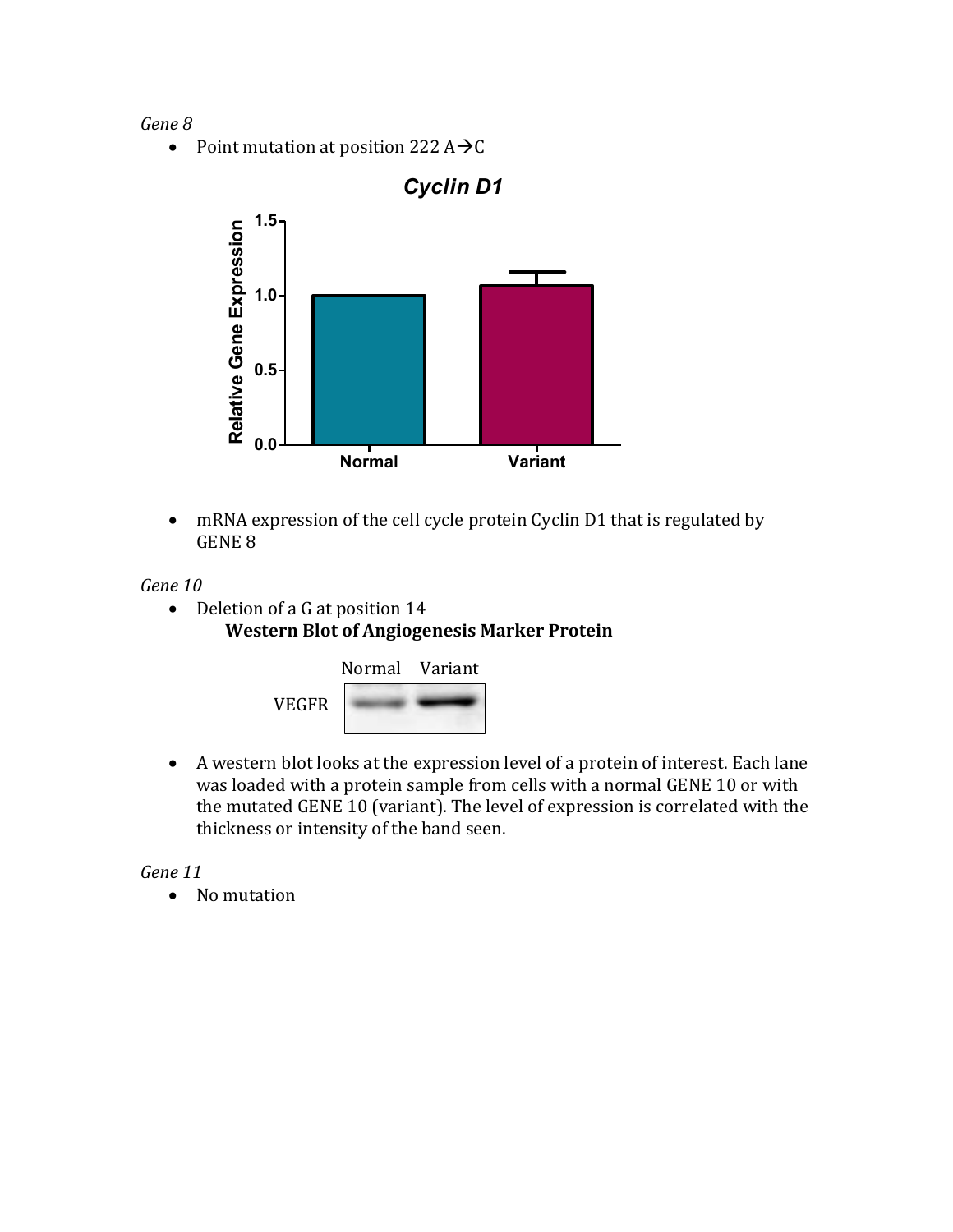# **Gene Sequencing Results for Patient 2**

 $(*)$  = there is a significant difference observed and a conclusion can be made)

# *Gene 1*

• No mutation

### *Gene 5*

• No mutation

### *Gene 6*

• Point mutation at position  $589 \text{ T} \rightarrow C$ 



### *Gene 7*